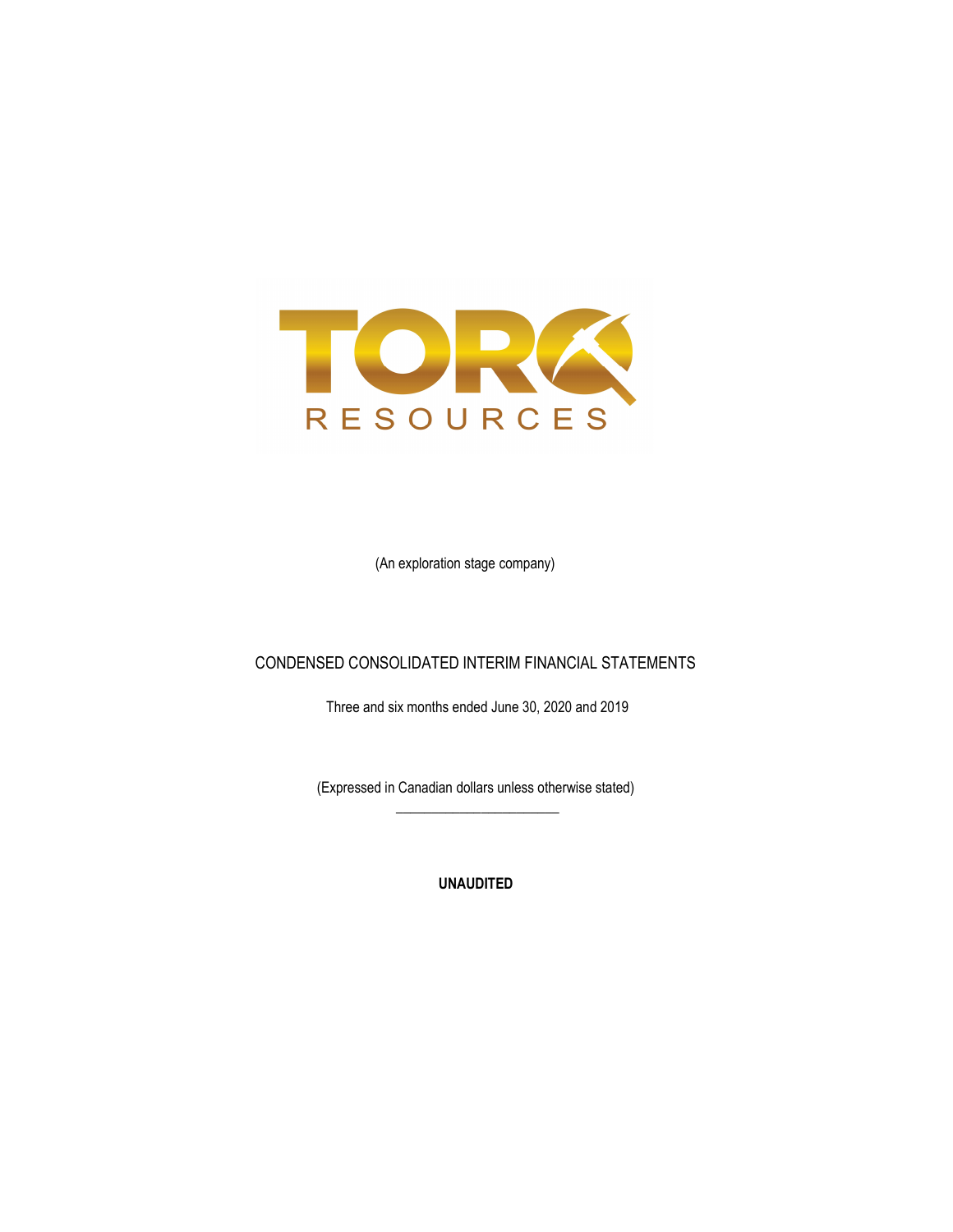(the "Company")

### CONDENSED CONSOLIDATED INTERIM FINANCIAL STATEMENTS

Three and six months ended June 30, 2020 and 2019

### NOTICE OF NO AUDITOR REVIEW

The accompanying unaudited condensed consolidated interim financial statements of the Company have been prepared by and are the responsibility of Company's management.

The Company's independent auditor has not performed a review of these condensed consolidated interim financial statements in accordance with the standards established by the Chartered Professional Accountants of Canada for a review of interim financial statements by an entity's auditor.

August 27, 2020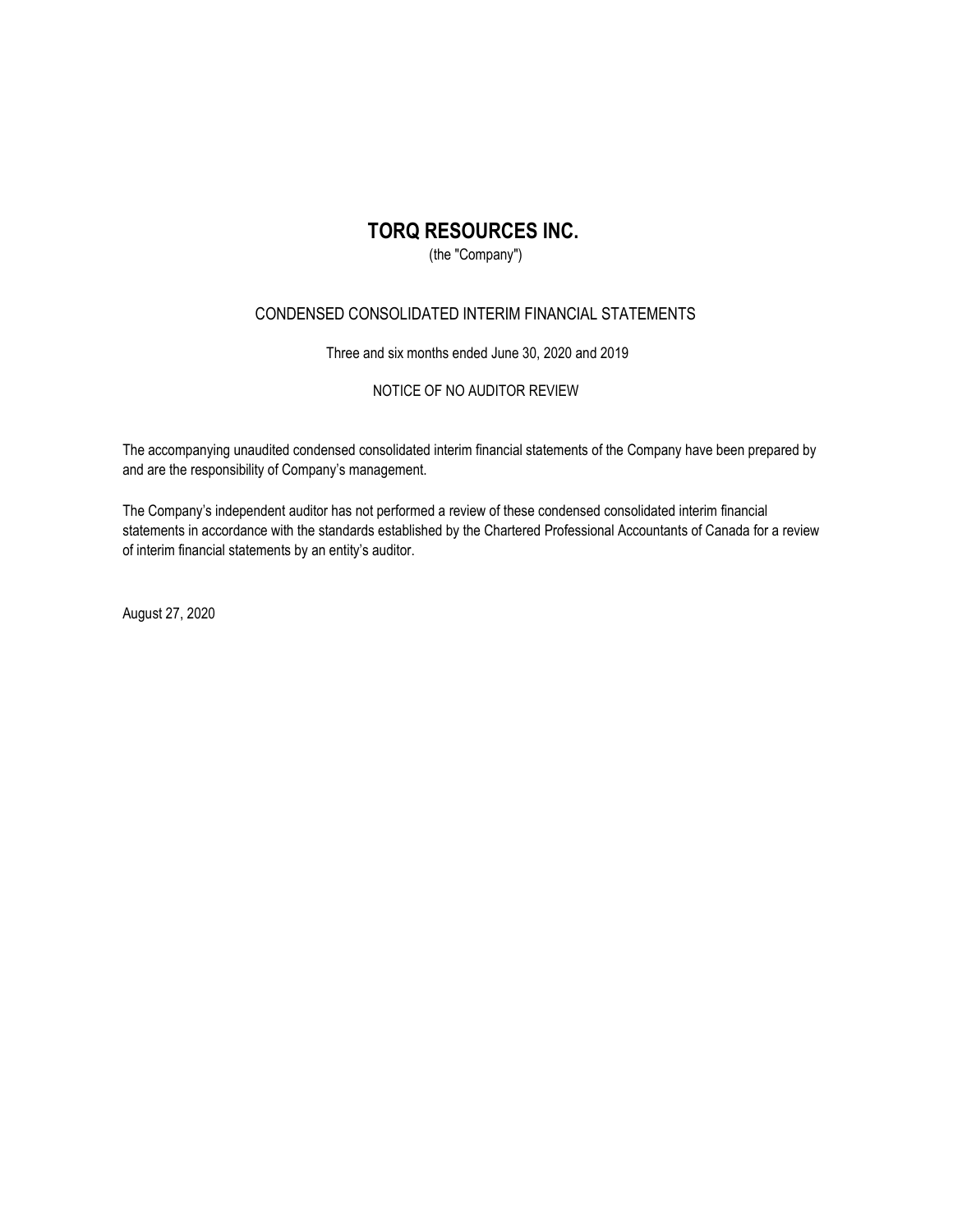### Condensed Consolidated Interim Statements of Financial Position

Unaudited - (Expressed in Canadian dollars)

|                                               | As at June 30,   |      | As at December 31, |  |  |
|-----------------------------------------------|------------------|------|--------------------|--|--|
|                                               | 2020             |      | 2019               |  |  |
| <b>Assets</b>                                 |                  |      |                    |  |  |
| Current:                                      |                  |      |                    |  |  |
| Cash and cash equivalents                     | \$<br>9,842,267  | - \$ | 10,838,021         |  |  |
| Amounts receivable                            | 12,917           |      | 24,933             |  |  |
| Prepaid expenses and deposits                 | 291,031          |      | 187,782            |  |  |
| <b>Total assets</b>                           | \$<br>10,146,215 | \$   | 11,050,736         |  |  |
|                                               |                  |      |                    |  |  |
| <b>Liabilities and Equity</b>                 |                  |      |                    |  |  |
| <b>Liabilities</b>                            |                  |      |                    |  |  |
| Current:                                      |                  |      |                    |  |  |
| Accounts payable and accrued liabilities      | \$<br>121,043 \$ |      | 219,258            |  |  |
| <b>Total liabilities</b>                      | 121,043          |      | 219,258            |  |  |
| <b>Equity</b>                                 |                  |      |                    |  |  |
| Share capital                                 | 48,977,100       |      | 48,977,100         |  |  |
| Share option and warrant reserve              | 8,498,629        |      | 8,435,631          |  |  |
| Accumulated other comprehensive (loss) income | (132)            |      | (19)               |  |  |
| Deficit                                       | (47, 450, 425)   |      | (46, 581, 234)     |  |  |
| <b>Total equity</b>                           | 10,025,172       |      | 10,831,478         |  |  |
| <b>Total liabilities and equity</b>           | \$<br>10,146,215 | \$   | 11,050,736         |  |  |

Approved on behalf of the Board of Directors:

"Michael Kosowan" **"Michael Kosowan"** "Jeffrey Mason"<br>Director "Director" Director Director Director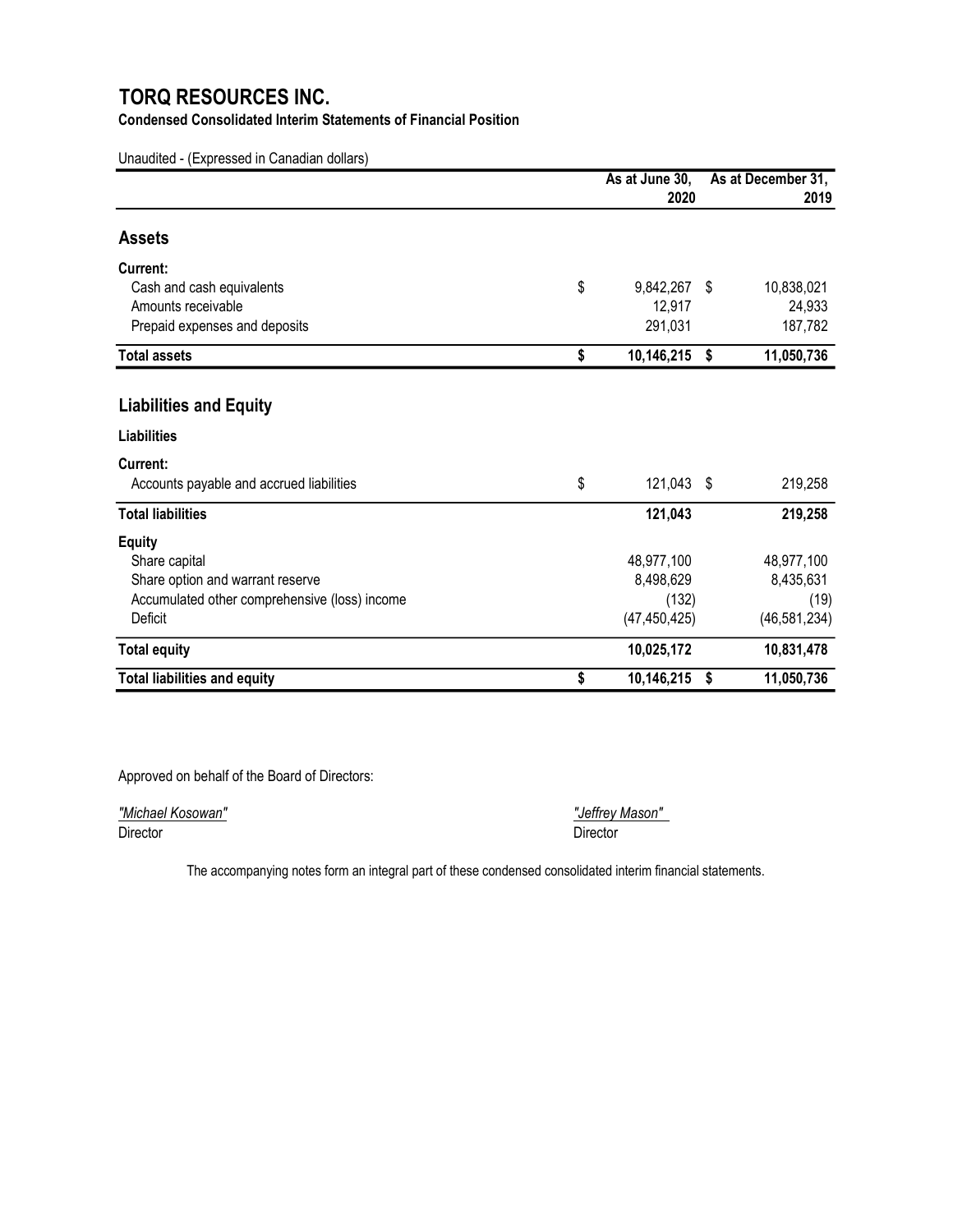### Condensed Consolidated Interim Statements of Loss and Comprehensive Loss

(Expressed in Canadian dollars, except per share amounts)

|                                                                                       | Three months ended June 30,    |   |                   | Six months ended June 30, |     |            |
|---------------------------------------------------------------------------------------|--------------------------------|---|-------------------|---------------------------|-----|------------|
|                                                                                       | 2020                           |   | 2019              | 2020                      |     | 2019       |
| <b>Operating expenses</b>                                                             |                                |   |                   |                           |     |            |
| Exploration and evaluation (recovery) costs                                           | \$<br>$\overline{\phantom{0}}$ | S | $\qquad \qquad -$ | \$<br>-                   | -\$ | (4, 914)   |
| Fees, salaries and other employee benefits                                            | 182,067                        |   | 244,304           | 352,024                   |     | 482,392    |
| Investor relations and marketing                                                      | 52,070                         |   | 26,019            | 104,498                   |     | 81,898     |
| Legal and professional fees                                                           | 26,588                         |   | 26,247            | 52,493                    |     | 36,139     |
| Office and administration                                                             | 45,091                         |   | 73,101            | 103,282                   |     | 129,725    |
| Regulatory, transfer agent and shareholder information                                | 13.603                         |   | 24,013            | 30,151                    |     | 38,018     |
|                                                                                       | 319,419                        |   | 393,684           | 642,448                   |     | 763,258    |
| Other expenses (income)                                                               |                                |   |                   |                           |     |            |
| Project investigation costs (note 4)                                                  | 154.636                        |   | 203,930           | 382,844                   |     | 333,596    |
| Interest income                                                                       | (13,062)                       |   | (63, 201)         | (59, 918)                 |     | (128, 025) |
| Change in fair value of Gecon financial liability                                     |                                |   | 190               |                           |     | (1,205)    |
| Gain on settlement of Gecon financial liability (note 3)                              |                                |   | (67,005)          |                           |     | (67,005)   |
| Foreign exchange loss (gain)                                                          | 79,612                         |   | 42,701            | (96, 183)                 |     | 87,339     |
|                                                                                       | 221,186                        |   | 116,615           | 226,743                   |     | 224,700    |
| Loss for the period                                                                   | 540,605                        |   | 510,299           | 869,191                   |     | 987,958    |
| Other comprehensive loss (income), net of tax                                         |                                |   |                   |                           |     |            |
| Items that may be reclassified subsequently to profit or loss:                        |                                |   |                   |                           |     |            |
| Unrealized currency loss (gain) on translation of foreign operations                  | 1,254                          |   | 12                | 113                       |     | 330        |
| Other comprehensive loss (income) for the period                                      | 1,254                          |   | 12                | 113                       |     | 330        |
| Total comprehensive loss for the period                                               | \$<br>541,859 \$               |   | 510,311 \$        | 869,304 \$                |     | 988,288    |
|                                                                                       |                                |   |                   |                           |     |            |
| Basic and diluted loss per share (note 11)                                            | \$<br>$0.01$ \$                |   | $0.01$ \$         | $0.01$ \$                 |     | 0.01       |
| Weighted average number of common shares outstanding<br>(basic and diluted) (note 11) | 77,324,164                     |   | 77,324,164        | 77,324,164                |     | 77,324,164 |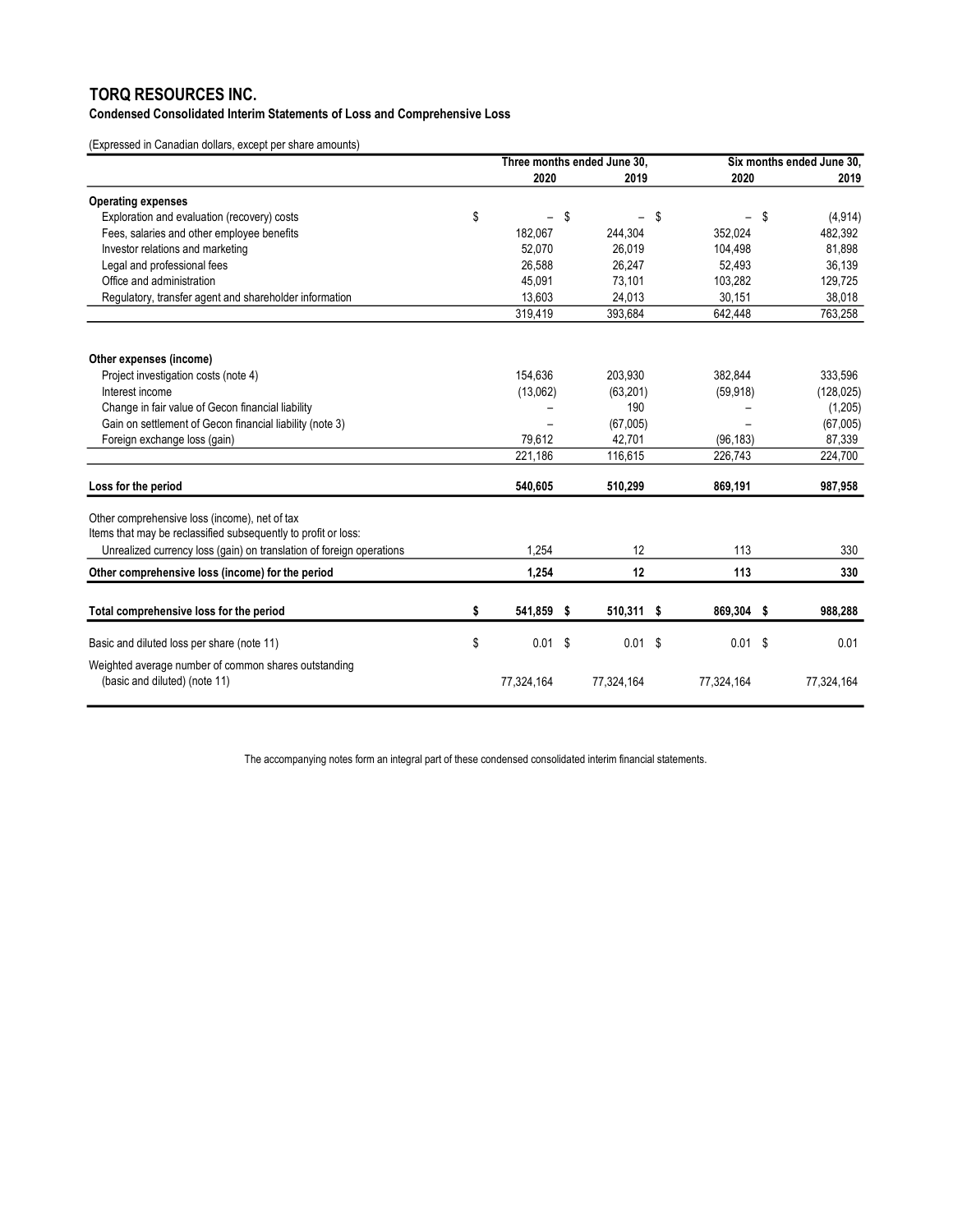Condensed Consolidated Interim Statements of Changes in Equity

(Expressed in Canadian dollars, except share amounts)

|                                            | Number of shares  | Share capital     | Share option and<br>warrant reserve | <b>Accumulated other</b><br>comprehensive<br>(loss) income | <b>Deficit</b>      | Total      |
|--------------------------------------------|-------------------|-------------------|-------------------------------------|------------------------------------------------------------|---------------------|------------|
| <b>Balance at December 31, 2018</b>        | 77,324,164        | 48,977,100        | 8,302,518                           | (3,789)                                                    | (44,903,498)        | 12,372,331 |
| Comprehensive loss for the period          |                   |                   |                                     | (330)                                                      | (987, 958)          | (988, 288) |
| Share-based compensation (note 6)          |                   |                   | 103,006<br>-                        | -                                                          |                     | 103,006    |
| Balance at June 30, 2019                   | $77,324,164$   \$ | $48,977,100$   \$ | $8,405,524$   \$                    | $(4, 119)$ \$                                              | $(45,891,456)$ \$   | 11,487,049 |
| Balance at December 31, 2019               | 77,324,164        | 48,977,100        | 8,435,631                           | (19)                                                       | (46, 581, 234)      | 10,831,478 |
| Comprehensive income (loss) for the period |                   |                   |                                     | (113)                                                      | (869, 191)          | (869, 304) |
| Share-based compensation (note 6)          |                   |                   | 62,998<br>-                         | -                                                          |                     | 62,998     |
| Balance at June 30, 2020                   | 77,324,164        | $48,977,100$   \$ | 8,498,629                           | (132)                                                      | $(47, 450, 425)$ \$ | 10,025,172 |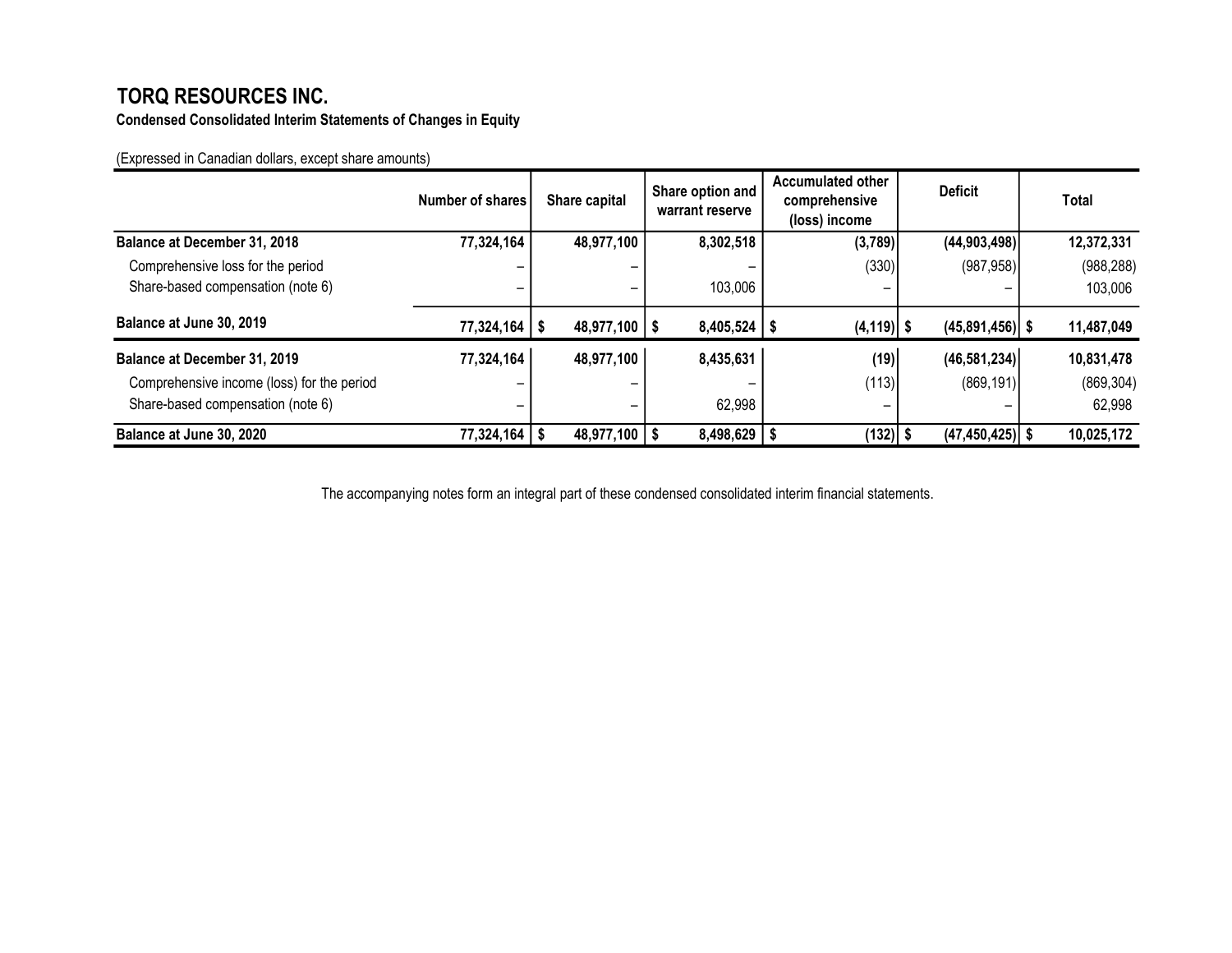Condensed Consolidated Interim Statements of Cash Flows

Unaudited - (Expressed in Canadian dollars)

|                                                            | Three months ended June 30. |    |            |    | Six months ended June 30. |    |             |
|------------------------------------------------------------|-----------------------------|----|------------|----|---------------------------|----|-------------|
|                                                            | 2020                        |    | 2019       |    | 2020                      |    | 2019        |
| Cash (used in) provided by:                                |                             |    |            |    |                           |    |             |
| <b>Operating activities:</b>                               |                             |    |            |    |                           |    |             |
| Loss for the period                                        | \$<br>(540, 605)            | \$ | (510, 299) | \$ | (869, 191)                | \$ | (987, 958)  |
| Items not involving cash:                                  |                             |    |            |    |                           |    |             |
| Share-based compensation (note 6)                          | 55,992                      |    | 52.767     |    | 62,998                    |    | 103,006     |
| Change in fair value of Gecon financial liability (note 3) |                             |    | 190        |    |                           |    | (1,205)     |
| Gain on settlement of Gecon financial liability (note 3)   |                             |    | (67,005)   |    |                           |    | (67,005)    |
| Unrealized foreign exchange loss (gain)                    | 76.553                      |    | 42,417     |    | (99, 759)                 |    | 86,319      |
| Interest income                                            | (13,062)                    |    | (63, 201)  |    | (59, 918)                 |    | (128, 025)  |
| Changes in non-cash working capital:                       |                             |    |            |    |                           |    |             |
| Amounts receivable                                         | 25.274                      |    | 20,138     |    | 12.051                    |    | (13, 573)   |
| Prepaid expenses and deposits                              | 20.263                      |    | 12.985     |    | (103,009)                 |    | 24,258      |
| Accounts payable and accrued liabilities                   | (103,940)                   |    | (9, 468)   |    | (98, 607)                 |    | (52, 582)   |
| Cash used in operating activities                          | (479.525)                   |    | (521, 476) |    | (1, 155, 435)             |    | (1,036,765) |
| Investing activities:                                      |                             |    |            |    |                           |    |             |
| Interest received                                          | 13.062                      |    | 63,201     |    | 59,918                    |    | 128,025     |
| Cash provided by investing activities                      | 13,062                      |    | 63,201     |    | 59,918                    |    | 128,025     |
| Effect of foreign exchange rate changes on cash            | (77, 759)                   |    | (42, 787)  |    | 99,763                    |    | (86, 994)   |
| Decrease in cash                                           | (544, 222)                  |    | (501, 062) |    | (995, 754)                |    | (995, 734)  |
| Cash and cash equivalents, beginning of the period         | 10,386,489                  |    | 11,943,303 |    | 10.838.021                |    | 12,437,975  |
| Cash and cash equivalents, end of the period               | \$<br>9,842,267             | s  | 11,442,241 | s  | 9,842,267                 | \$ | 11,442,241  |

Supplemental cash flow information (note 9)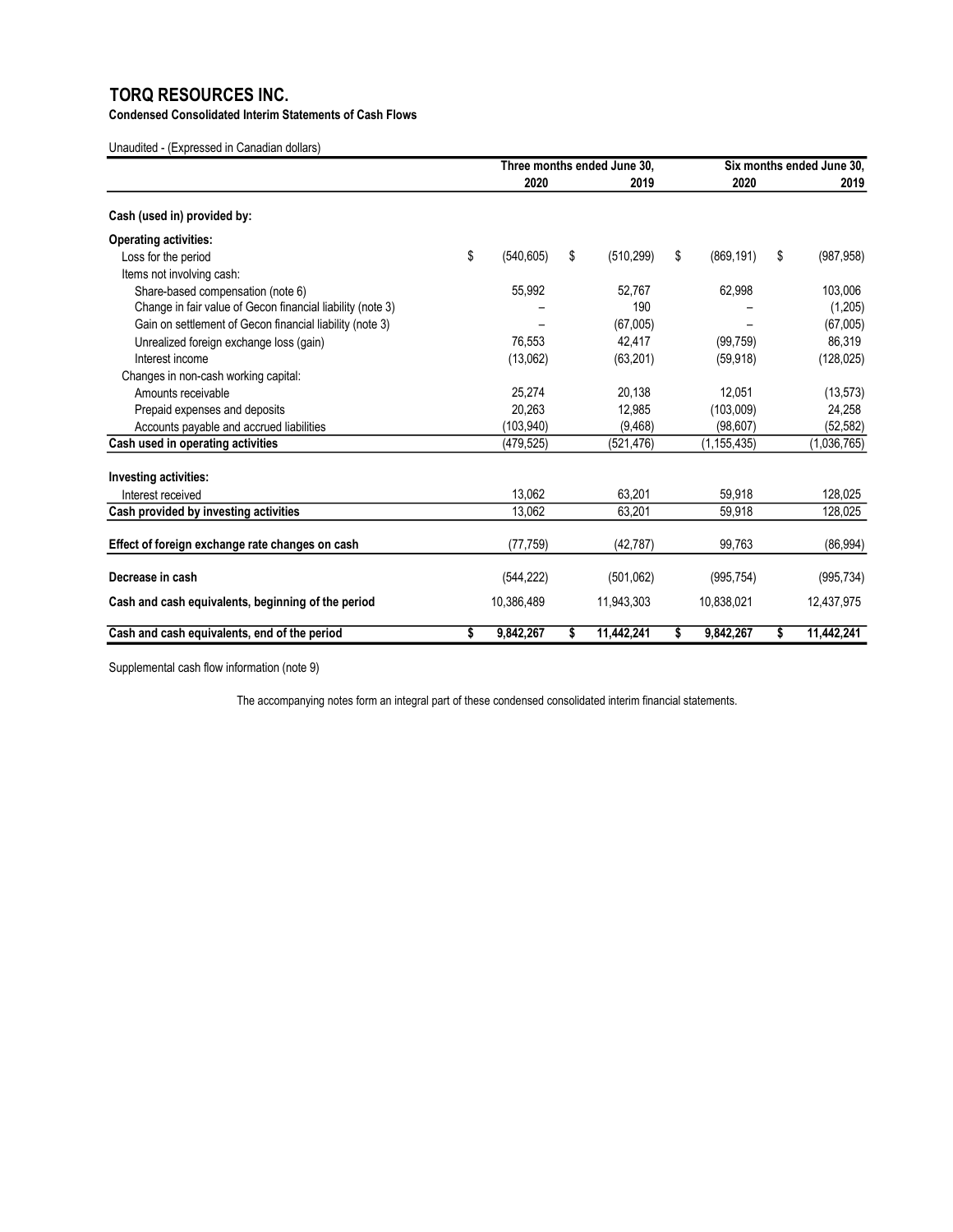Notes to Condensed Consolidated Interim Financial Statements Unaudited - (Expressed in Canadian Dollars, unless otherwise stated) Three and six months ended June 30, 2020 and 2019

### 1. Corporate information

Torq Resources Inc. (the "Company" or "Torq") is incorporated under the Business Corporations Act (British Columbia) and is listed on the TSX Venture Exchange (the "Exchange") as a Tier 2 mining issuer. The Company's shares trade under the symbol TORQ.V in Canada and on the OTCQX under the US symbol TRBMF. The head office and principal address of Torq is located at 1199 West Hastings Street, Suite 600, Vancouver, British Columbia, Canada, V6E 3T5.

The Company is principally engaged in the acquisition, exploration, and development of mineral property interests with focus in the Americas.

### 2. Basis of presentation

(a) Statement of compliance

These condensed consolidated interim financial statements have been prepared in accordance with International Accounting Standard ("IAS") 34, "Interim Financial Reporting" using accounting policies consistent with International Financial Reporting Standards ("IFRS") as issued by the International Accounting Standards Board ("IASB") and interpretations issued by the IFRS Interpretations Committee ("IFRIC"). The accounting policies followed in these condensed consolidated interim financial statements are the same as those applied in the Company's most recent audited consolidated financial statements for the years ended December 31, 2019 and 2018, except as follows:

• Amendments to IAS 1 – Presentation of Financial Statements and IAS 8 – Accounting Policies, Changes in Accounting Estimates and Errors

The amendments are intended to clarify the definition of material in IAS 1 and not intended to alter the underlying concept of materiality in IFRS standards. The concept of 'obscuring' material information with immaterial information has been included as part of the new definition. The threshold for materiality influencing users has been changed from "could influence" to "could reasonably be expected to influence".

The definition of material in IAS 8 has been replaced by a reference to the definition of material in IAS 1. In addition, the IASB amended other Standards and the Conceptual Framework that contain a definition of material or refer to the term "material" to ensure consistency.

The Company adopted the amendments to IAS 1 and IAS 8 effective January 1, 2020, which did not have a material impact on the Company's interim financial statements.

Amendments to IFRS 3 - Business Combinations

In October 2018 the IASB issued narrow-scope amendments to IFRS 3 to help entities determine whether an acquired set of activities and assets is a business or not. The amendments, which are effective for annual reporting periods beginning on or after January 1, 2020, clarify the minimum requirements to be a business, remove the assessment of a market participant's ability to replace missing elements, narrow the definition of outputs, add guidance to assess whether an acquired process is substantive and introduce an optional concentration test to permit a simplified assessment.

The adoption of the amended standard did not have an immediate impact on the Company's interim financial statements but will be applied in assessing any future business combination and asset acquisition scenarios.

These condensed consolidated interim financial statements should be read in conjunction with the Company's audited consolidated financial statements for the year ended December 31, 2019.

These condensed consolidated interim financial statements were approved and authorized for issue by the Board of Directors of the Company on August 27, 2020.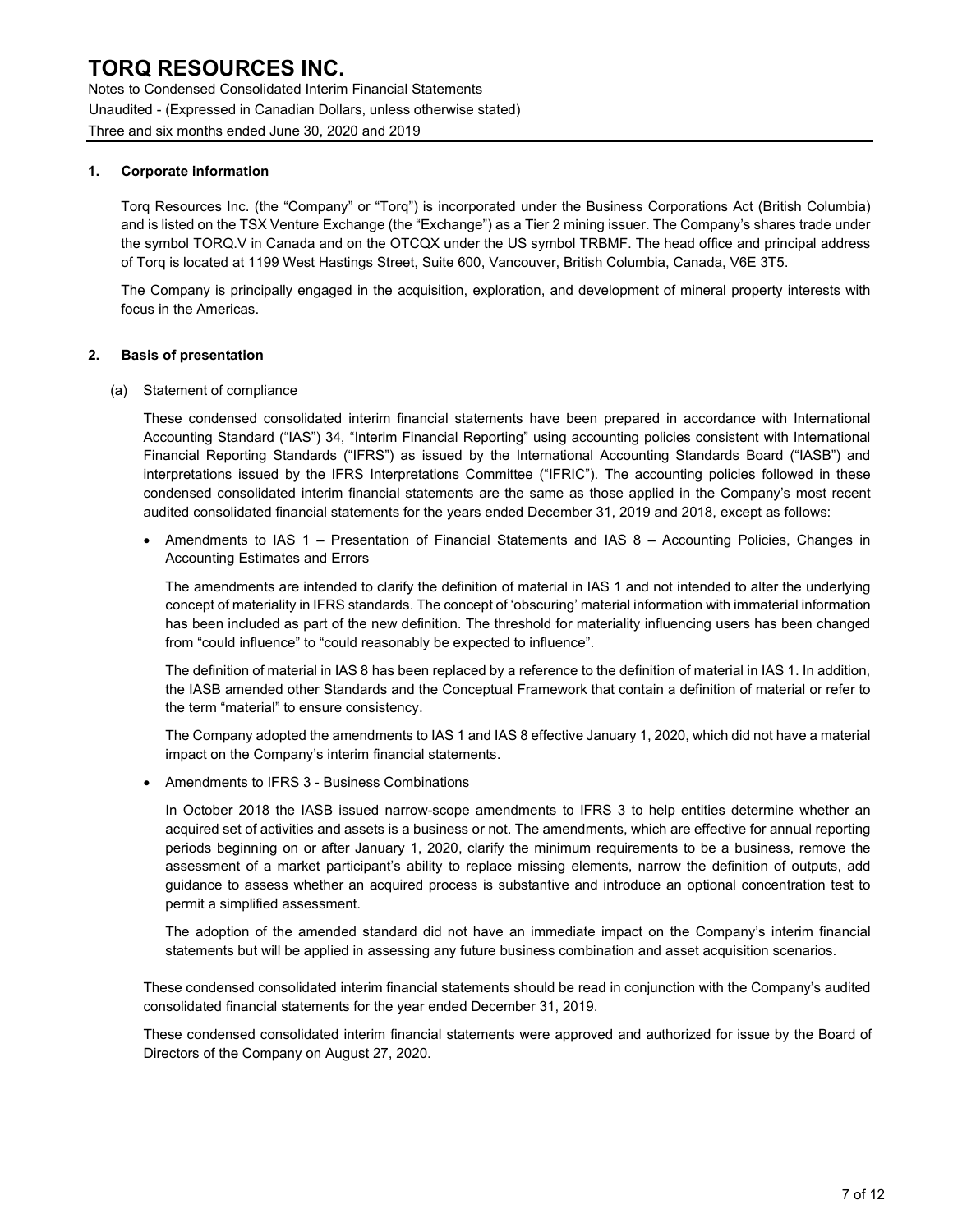Notes to Condensed Consolidated Interim Financial Statements Unaudited - (Expressed in Canadian Dollars, unless otherwise stated) Three and six months ended June 30, 2020 and 2019

#### 2. Basis of presentation (continued)

#### (b) Basis of preparation and consolidation

These condensed consolidated interim financial statements have been prepared on a historical cost basis.

The Company's functional currency is the Canadian dollar, which is also the Company's presentation currency. These condensed consolidated interim financial statements are presented in Canadian dollars, unless otherwise noted. Amounts denominated in United States dollars ("USD") are denoted as US\$.

The condensed consolidated interim financial statements include the financial statements of the Company and its subsidiaries as follows:

| <b>Subsidiary</b>                        | <b>Place of</b> | <b>Functional</b> | <b>Beneficial</b> |
|------------------------------------------|-----------------|-------------------|-------------------|
|                                          | incorporation   | Currency          | <b>Interest</b>   |
| Stratton Resources (Canada) Inc.         | BC, Canada      | CAD               | 100%              |
| Torg Resources Holdings Inc.             | BC, Canada      | CAD               | 100%              |
| Torg USA Inc.                            | Nevada, USA     | USD               | 100%              |
| Candelaria Minerals S.A.C ("Candelaria") | Peru            | USD               | 100%              |

Subsidiaries are fully consolidated from the date on which control is transferred to the Company. They are deconsolidated from the date that control ceases. Control exists when the Company has power over an investee, exposure or rights, to variable returns from its involvement with the investee and the ability to use its power over the investee to affect the amount of the Company's returns.

Intercompany balances and transactions have been eliminated on consolidation.

(c) Critical accounting judgments and estimates

The preparation of the financial statements in conformity with IFRS requires management to select accounting policies and make estimates and judgments that may have a significant impact on the consolidated financial statements. Estimates are continuously evaluated and are based on management's experience and expectations of future events that are believed to be reasonable under the circumstances. Actual outcomes may differ from these estimates. The Company's critical accounting judgements and estimates were presented in note 2 of the audited annual consolidated financial statements for the year ended December 31, 2019 and have been consistently applied in the preparation of these condensed consolidated interim financial statements. No new estimates and judgements were applied for the periods ended June 30, 2020 and 2019.

#### 3. Gecon

Effective November 16, 2016, pursuant to an investment agreement (the "Investment Agreement"), the Company acquired a beneficial interest in 100% of the capital of a Bulgarian shell company, Gecon, for the purposes of establishing mineral exploration operations in the country. Pursuant to the Investment Agreement between the Company and Gecon's former shareholder, the Company would be required to pay a minimum of USD 50,000 and a maximum of USD 200,000 at any time within a 3-year period of signing the Investment Agreement in exchange for its beneficial interest in Gecon.

In January 2019 the Company made the decision not to further pursue its operations in Bulgaria and to return Gecon to its former shareholder. On June 5, 2019 the Company entered a framework agreement with the former shareholder which resulted in the termination of the Investment Agreement and the Company's underlying financial liability. As a result, the Company recorded a gain on settlement of \$67,005 in the consolidated statement of loss and comprehensive loss for the year ended December 31, 2019. Changes in fair value of the liability up until the date of settlement were recorded in the consolidated statement of loss and comprehensive loss, which for the three and six months ended June 30, 2019 were a fair value loss of \$190 and gain of \$1,205, respectively.

On July 30, 2019, the Company completed the sale of its shares in Gecon to the former shareholder, by way of the Share Transfer Agreement, in exchange for EUR 1,384 (\$1,974). As a result, the Company deconsolidated Gecon and recorded a gain of \$2,087 through the consolidated statement of loss and comprehensive loss for the year ended December 31, 2019.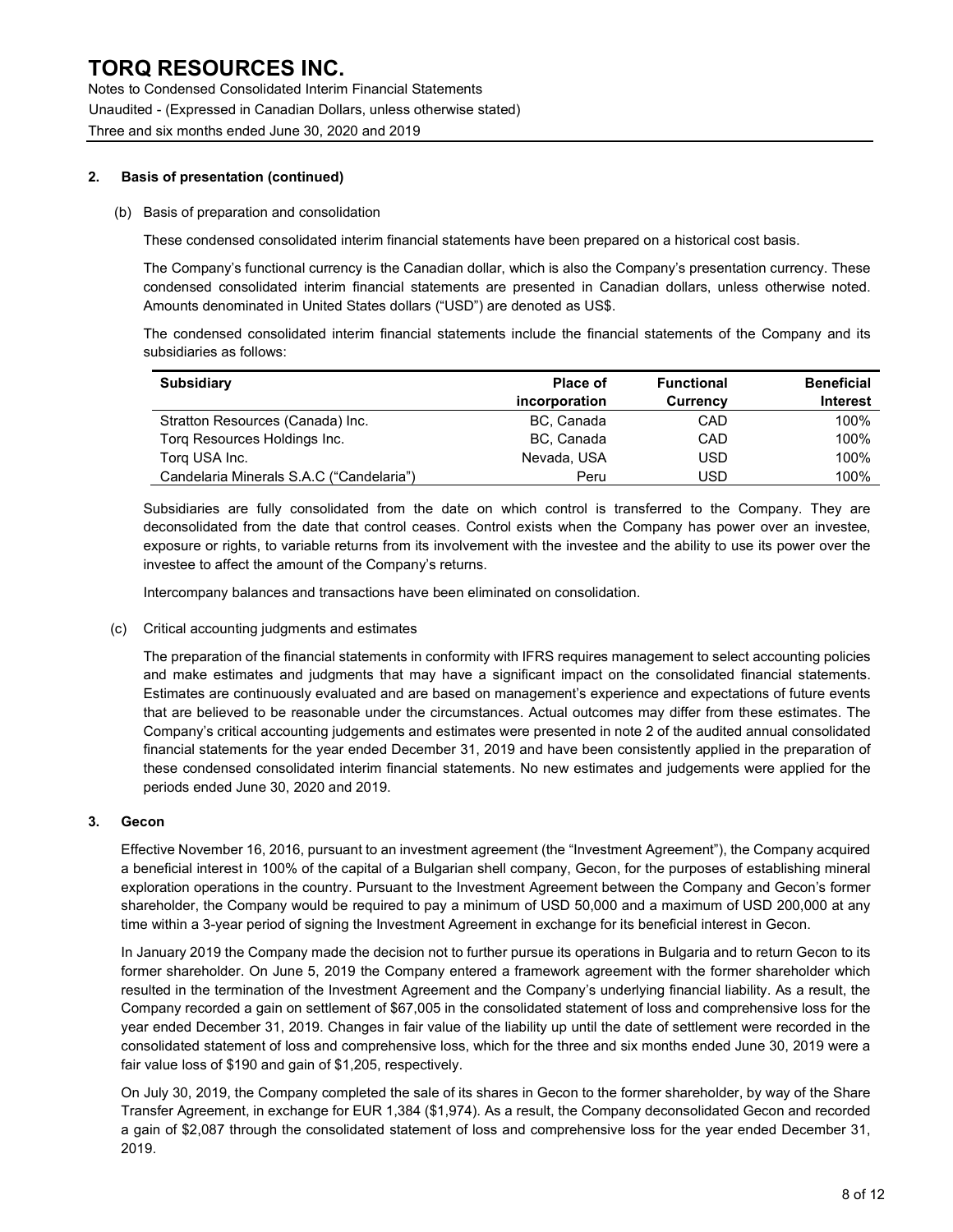Notes to Condensed Consolidated Interim Financial Statements Unaudited - (Expressed in Canadian Dollars, unless otherwise stated) Three and six months ended June 30, 2020 and 2019

### 4. Project investigation costs

|                                             | Three months ended June 30, |         |    |                          | Six months ended June 30, |         |    |         |
|---------------------------------------------|-----------------------------|---------|----|--------------------------|---------------------------|---------|----|---------|
|                                             |                             | 2020    |    | 2019                     |                           | 2020    |    | 2019    |
| Assays                                      | \$                          | 520     | \$ | $\overline{\phantom{a}}$ | \$                        | 26.107  | \$ | 1,564   |
| Equipment, vehicles rent and field supplies |                             | 8,452   |    | 847                      |                           | 28.111  |    | 6,710   |
| Geological consulting, salaries and wages   |                             | 98,686  |    | 143,553                  |                           | 228,631 |    | 237,121 |
| Project support costs                       |                             | 5,558   |    | 5.995                    |                           | 11.934  |    | 12,566  |
| Share-based compensation                    |                             | 29,956  |    | $\overline{\phantom{a}}$ |                           | 29.956  |    | 16,158  |
| Travel, meals, accommodation                |                             | 11,464  |    | 53,535                   |                           | 58,105  |    | 59,477  |
|                                             |                             | 154,636 |    | 203.930                  |                           | 382.844 |    | 333,596 |

#### 5. Share capital

#### (a) Authorized

Unlimited common shares without par value

#### (b) Common share issuances

There were no common share issuances during the six-month periods ended June 30, 2020 and 2019.

#### 6. Share option and warrant reserve

#### Share-based options

The Company maintains a Rolling Share-based Option Plan providing for the issuance of share options up to 10% of the Company's issued and outstanding common shares. The Company may grant from time to time share options to its directors, officers, employees and other service providers. The share options vest 25% on the date of the grant and 12½% every three months thereafter for a total vesting period of 18 months.

The continuity of the number of share options issued and outstanding is as follows:

|                                | Number of<br>share options | <b>Weighted average</b><br>exercise price |
|--------------------------------|----------------------------|-------------------------------------------|
| Outstanding, December 31, 2018 | 6,476,250                  | \$0.84                                    |
| Granted                        | 515,000                    | 0.56                                      |
| Expired                        | (471, 250)                 | 0.83                                      |
| Forfeited                      | (150,000)                  | 0.62                                      |
| Outstanding, December 31, 2019 | 6,370,000                  | \$0.82                                    |
| Granted                        | 550,000                    | 0.60                                      |
| Outstanding, June 30, 2020     | 6.920.000                  | 0.81                                      |

As at June 30, 2020, the number of share options outstanding and exercisable was:

|              | Outstanding |          |                  |           | <b>Exercisable</b> |                  |
|--------------|-------------|----------|------------------|-----------|--------------------|------------------|
| Expiry date  | Number of   | Exercise | Remaining        | Number of | Exercise           | Remaining        |
|              | options     | price    | contractual life | options   | price              | contractual life |
|              |             |          | (vears)          |           |                    | (years)          |
| Aug 30, 2022 | 5,860,000   | \$0.85   | 2.17             | 5,860,000 | \$0.85             | 2.17             |
| Sep 21, 2023 | 195.000     | 0.50     | 3.23             | 195.000   | 0.50               | 3.23             |
| Apr 1, 2024  | 250,000     | 0.50     | 3.76             | 187,500   | 0.50               | 3.76             |
| Jun 20, 2024 | 65,000      | 0.62     | 3.98             | 48.750    | 0.62               | 3.98             |
| May 25, 2025 | 400.000     | 0.58     | 4.90             | 100,000   | 0.58               | 4.90             |
| Jun 25, 2025 | 150.000     | 0.66     | 4.99             | 100.000   | 0.66               | 4.99             |
|              | 6,920,000   | \$0.81   | 2.49             | 6.491.250 | \$0.81             | 2.34             |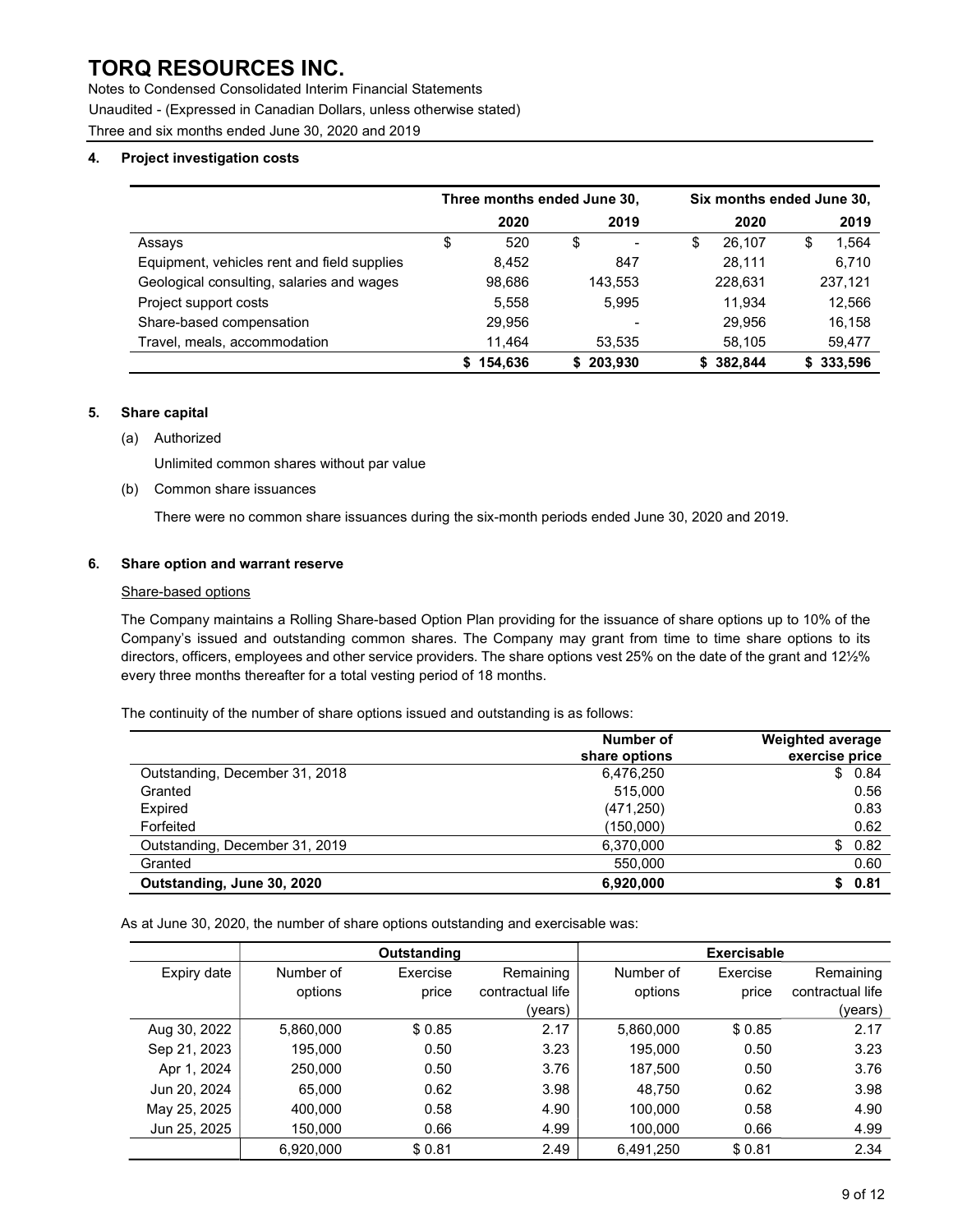Notes to Condensed Consolidated Interim Financial Statements

Unaudited - (Expressed in Canadian Dollars, unless otherwise stated)

Three and six months ended June 30, 2020 and 2019

#### 6. Share option and warrant reserve (continued)

The Company uses the fair value method of accounting for all share-based payments to directors, officers, employees and others providing similar services. During the three and six months ended June 30, 2020 and 2019 the Company recognized share-based compensation expense as follows:

|                                                 | Three months ended June 30, |        |  | Six months ended June 30, |  |          |   |         |
|-------------------------------------------------|-----------------------------|--------|--|---------------------------|--|----------|---|---------|
|                                                 |                             | 2020   |  | 2019                      |  | 2020     |   | 2019    |
| Recognized in net loss:                         |                             |        |  |                           |  |          |   |         |
| Included in exploration and evaluation costs    | S                           |        |  | $\blacksquare$            |  | $\,$     | S |         |
| Included in consulting fees, wages and benefits |                             | 26.036 |  | 52.767                    |  | 33.042   |   | 86,848  |
| Included in project investigation costs         |                             | 29.956 |  |                           |  | 29.956   |   | 16,158  |
|                                                 |                             | 55.992 |  | 52.767                    |  | \$62,998 |   | 103,006 |

#### Share purchase warrants

During the three and six months ended June 30, 2020 and 2019, the Company did not issue share purchase warrants and has no outstanding or exercisable share purchase warrants.

### 7. Related party transactions

All transactions with related parties have occurred in the normal course of operations. All amounts payable and receivable are unsecured, non-interest bearing and have no specific terms of settlement, unless otherwise noted.

|                                            | Three months ended June 30, |         |              | Six months ended June 30, |              |  |
|--------------------------------------------|-----------------------------|---------|--------------|---------------------------|--------------|--|
|                                            |                             | 2020    | 2019         | 2020                      | 2019         |  |
| Universal Mineral Services Ltd. 1          |                             |         |              |                           |              |  |
| Included in the statement of loss and      |                             |         |              |                           |              |  |
| comprehensive loss:                        |                             |         |              |                           |              |  |
| Exploration and evaluation costs           |                             |         |              |                           |              |  |
| Newfoundland                               | \$                          |         | \$           | \$                        | \$<br>4.581  |  |
| Utah                                       |                             |         |              |                           | 328          |  |
| Fees, salaries and other employee benefits |                             | 47,152  | 89.721       | 93.679                    | 167.088      |  |
| Investor relations and marketing           |                             | 11,984  | 21,610       | 23,577                    | 51,472       |  |
| Legal and professional                     |                             | 1.625   |              | 12,377                    |              |  |
| Office, rent and administration            |                             | 38.089  | 69,334       | 71.439                    | 117,545      |  |
| Project investigation costs                |                             | 91,363  | 94,811       | 217,520                   | 171,929      |  |
| Regulatory, transfer agent and shareholder |                             | 62      | 250          | 62                        | 250          |  |
| information                                |                             |         |              |                           |              |  |
| Total transactions for the periods         |                             | 190.275 | 275.726<br>S | 418.654<br>S              | 513.194<br>S |  |

1) Universal Mineral Services Ltd., ("UMS") is a private company with certain directors and officers in common. Pursuant to an agreement dated December 30, 2015, UMS provides geological, financial and transactional advisory services as well as administrative services to the Company on an ongoing, cost recovery basis. The agreement has an indefinite term and can be terminated by either party upon providing due notice.

As at June 30, 2020, the Company's accounts payable and accrued liabilities include an amount owing to UMS of \$77,165 (December 31, 2019 - \$176,360). In addition, the Company has \$150,000 on deposit with UMS, recognized within prepaid expenses and deposits, as at June 30, 2020 (December 31, 2019 - \$150,000).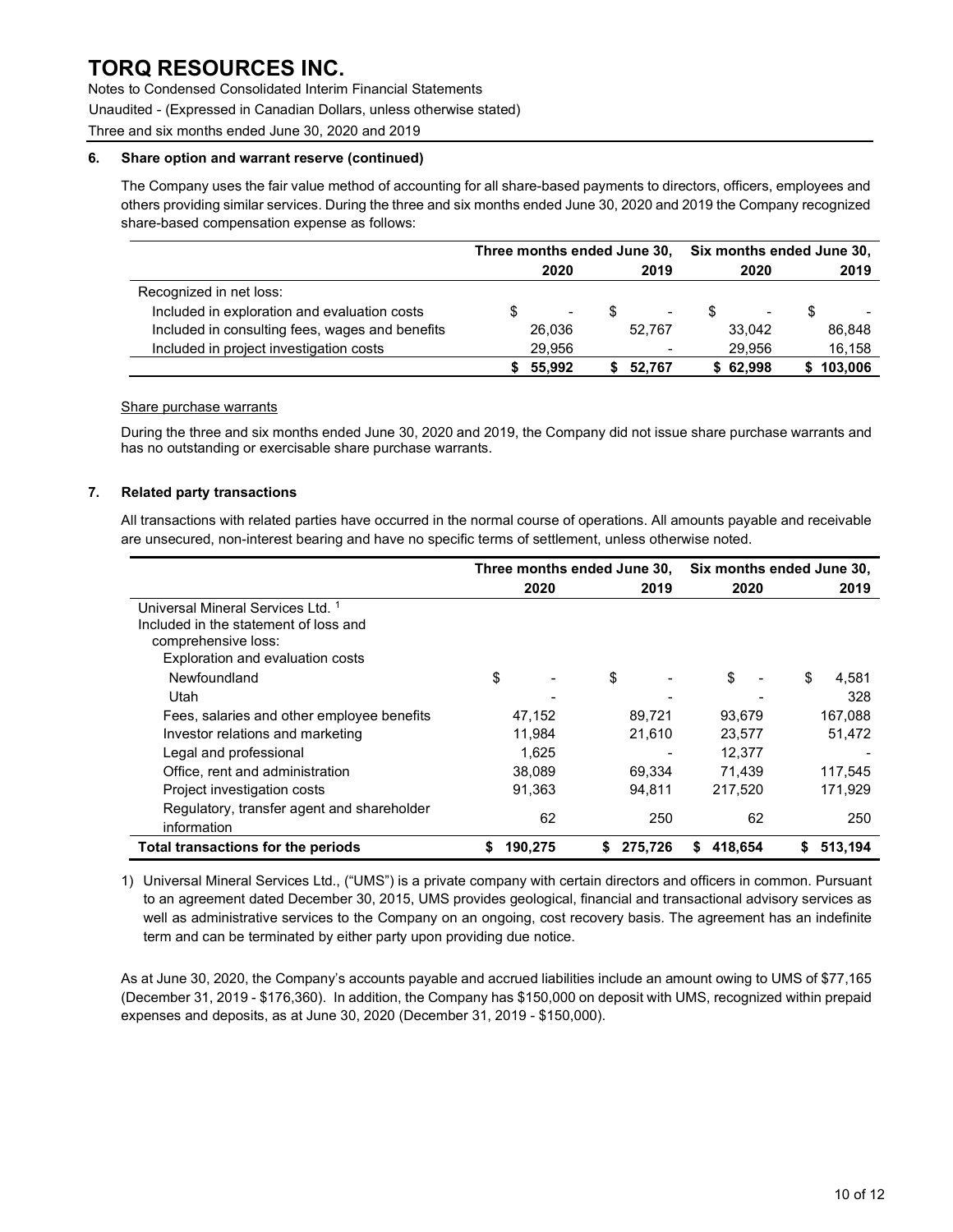Notes to Condensed Consolidated Interim Financial Statements

Unaudited - (Expressed in Canadian Dollars, unless otherwise stated)

Three and six months ended June 30, 2020 and 2019

#### 7. Related party transactions (continued)

#### Key management compensation

In addition to the transactions disclosed above, the Company provided the following compensation to key management members, being its three executives and three directors:

|                                                | Three months ended June 30, |         |   |         | Six months ended June 30, |         |    |         |
|------------------------------------------------|-----------------------------|---------|---|---------|---------------------------|---------|----|---------|
|                                                |                             | 2020    |   | 2019    |                           | 2020    |    | 2019    |
| Short-term benefits                            |                             | 103.333 | S | 96.148  | \$.                       | 205.545 | \$ | 200,788 |
| Directors fees paid to non-executive directors |                             | 7,802   |   | 7.794   |                           | 15.604  |    | 15,587  |
| Share-based compensation                       |                             | 54.918  |   | 31.729  |                           | 59.353  |    | 51,970  |
|                                                |                             | 166.053 |   | 135.671 |                           | 280,502 |    | 268,345 |

### 8. Financial instruments

Financial instruments are evaluated under a fair value hierarchy that reflects the significance of inputs used in making fair value measurements as follows:

- Level 1 Quoted prices in active markets for identical assets or liabilities;
- Level 2 Inputs other than quoted prices included in Level 1 that are observable for the asset or liability, either directly (market prices) or indirectly (derived from market prices);
- Level 3 Inputs for the asset or liability that are not based upon observable market data.

As at June 30, 2020 the Company's financial instruments consist of cash, amounts receivable, and accounts payable and accrued liabilities. The fair values of these financial assets and liabilities approximate their carrying values due to their short-term maturity. The Gecon financial liability was measured at fair value and classified under level 3 up until its settlement on June 5, 2019.

The Company's financial instruments are exposed to credit risk, liquidity risk and market risks, which include foreign currency risk and interest rate risk. As at June 30 2020 the primary risks were as follows:

(a) Market risk

This is the risk that the fair value of future cash flows of a financial instrument will fluctuate because of changes in market prices. The significant market risk to which the Company is exposed is:

#### Foreign currency risk

The Company is exposed to currency risk by having balances and transactions in currencies that are different from its functional currency. As at June 30, 2020 and December 31, 2019, the Company's foreign currency exposure related to its financial assets and liabilities held in US dollars is as follows:

|                                          | June 30, 2020 | December 31, 2019 |
|------------------------------------------|---------------|-------------------|
| Period end exchange rate CAD per USD     | 1.3628        | 1.2988            |
| Cash                                     | \$1,902,525   | \$1,972,696       |
| Amounts receivable                       | 72            |                   |
| Accounts payable and accrued liabilities |               | (5,968)           |
|                                          | \$1,902,597   | .966.728          |

A 10% increase or decrease in the US dollar exchange rates would result in an increase/decrease of approximately \$190,260 in the Company's net loss for the six months ended June 30, 2020.

### 9. Supplemental cash flow information

Cash and cash equivalents at June 30, 2020 included \$28,750 (December 31, 2019 - \$28,750) held in a guaranteed investment certificate as security against corporate credit cards.